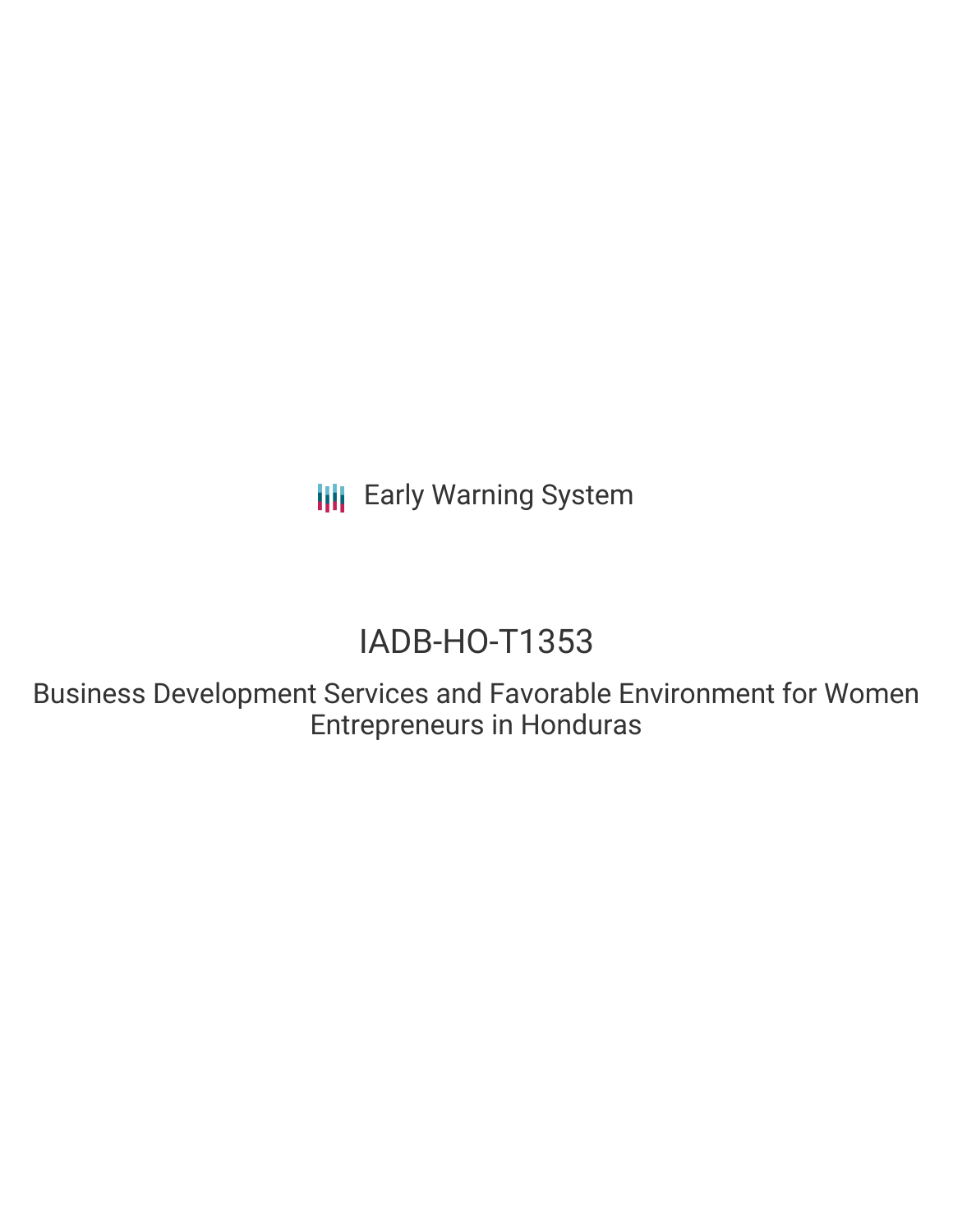



## Early Warning System

Business Development Services and Favorable Environment for Women Entrepreneurs in Honduras

#### **Quick Facts**

| <b>Honduras</b>                           |
|-------------------------------------------|
| Inter-American Development Bank (IADB)    |
| Approved                                  |
| C                                         |
| 2019-12-26                                |
| Industry and Trade, Technical Cooperation |
| Grant                                     |
| \$2.90 million                            |
|                                           |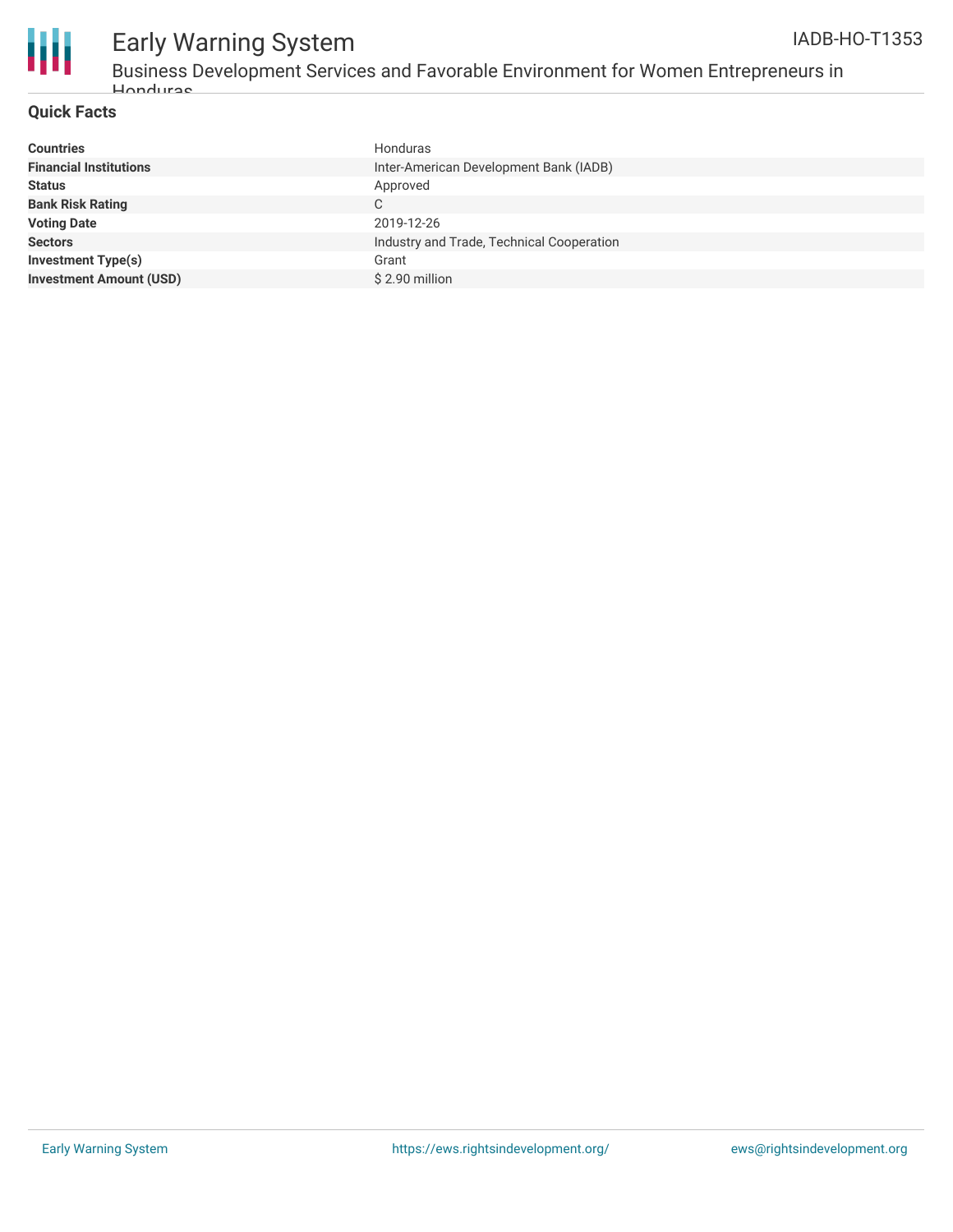

#### Early Warning System Business Development Services and Favorable Environment for Women Entrepreneurs in Honduras

#### **Project Description**

According to the bank's website, this project finances technical cooperation to develop a business services model specialised in the attention of women-led companies with an emphasis on the digitalisation of services; and to promote a favourable and safe environment for women entrepeneurs.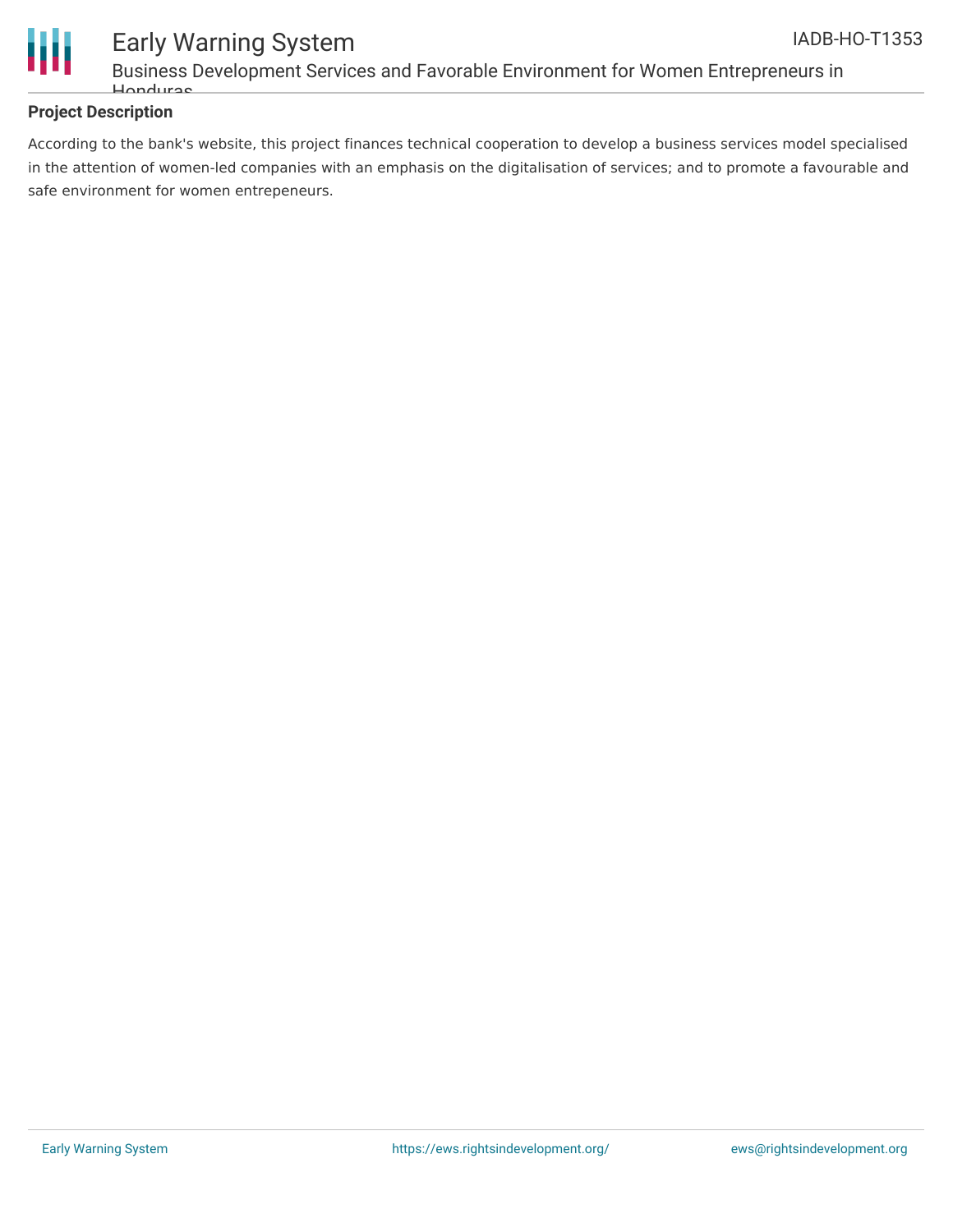



### Early Warning System

Business Development Services and Favorable Environment for Women Entrepreneurs in Honduras

#### **Investment Description**

• Inter-American Development Bank (IADB)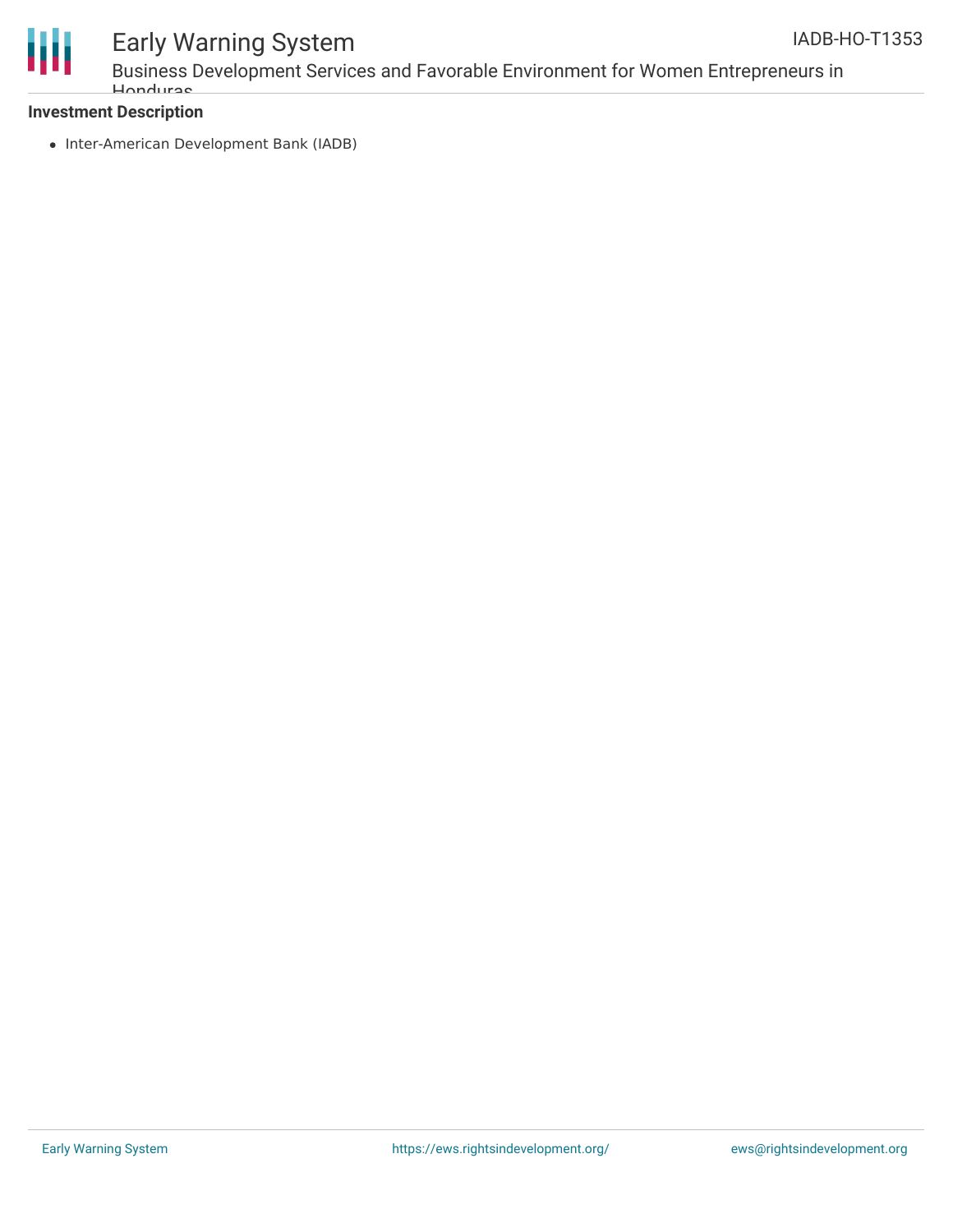

#### **Contact Information**

No contact information available at time of writing

#### **ACCOUNTABILITY MECHANISM OF IADB**

The Independent Consultation and Investigation Mechanism (MICI) is the independent complaint mechanism and fact-finding body for people who have been or are likely to be adversely affected by an Inter-American Development Bank (IDB) or Inter-American Investment Corporation (IIC)-funded project. If you submit a complaint to MICI, they may assist you in addressing the problems you raised through a dispute-resolution process with those implementing the project and/or through an investigation to assess whether the IDB or IIC is following its own policies for preventing or mitigating harm to people or the environment. You can submit a complaint by sending an email to MICI@iadb.org. You can learn more about the MICI and how to file a complaint at http://www.iadb.org/en/mici/mici,1752.html (in English) or http://www.iadb.org/es/mici/mici,1752.html (Spanish).